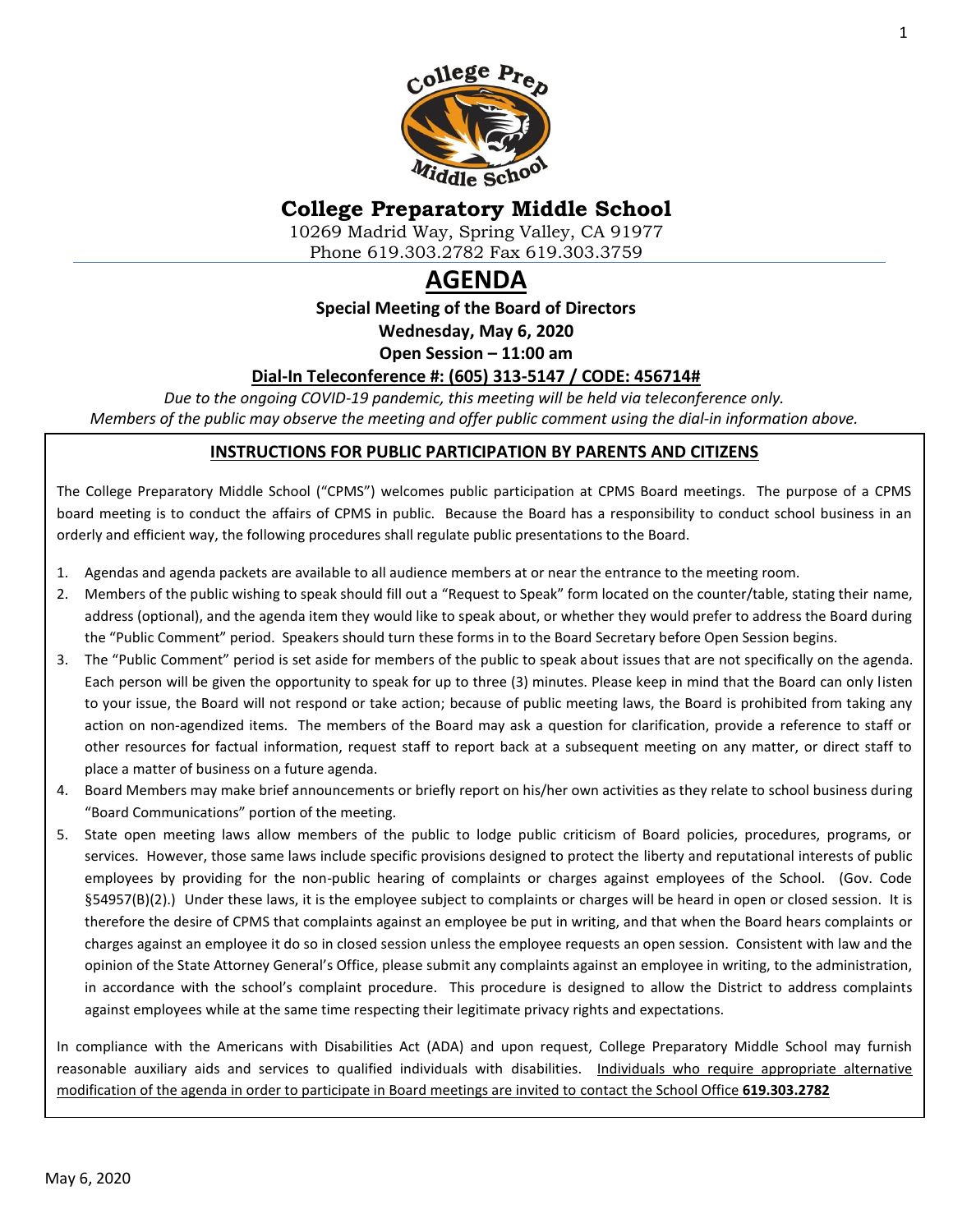## **I. PRELIMINARY**

### **A. Call to Order**

The special meeting was called to order by President Meitchik at \_\_\_\_\_ a.m.

### **B. Roll Call**

|                | Present | Absent | <b>Arrived Late</b> | Departed Early |
|----------------|---------|--------|---------------------|----------------|
| Corey Meitchik |         |        |                     |                |
| Alex Brizolis  |         |        |                     |                |
| Lisa Dietrich  |         |        |                     |                |
| Kathy Kinsella |         |        |                     |                |
| Garth Hebbler  |         |        |                     |                |

## **C. Pledge of Allegiance**

# **D. Approval of Previous Minutes (3/4/20, 3/13/20, 4/13/20, 4/20/20)**

Motion by: \_\_\_\_\_\_\_\_\_\_\_\_\_\_\_\_\_\_\_\_\_ Seconded by: \_\_\_\_\_\_\_\_\_\_\_\_\_\_\_\_\_\_\_ Vote:

|                | Yes/Aye | No/Nay | Abstain |
|----------------|---------|--------|---------|
| Corey Meitchik |         |        |         |
| Alex Brizolis  |         |        |         |
| Lisa Dietrich  |         |        |         |
| Kathy Kinsella |         |        |         |
| Garth Hebbler  |         |        |         |

# **E. Approval of Board Agenda**

| Motion by:   |  |
|--------------|--|
| Seconded by: |  |
| Vote:        |  |

|                | Yes/Aye | No/Nay | Abstain |
|----------------|---------|--------|---------|
| Corey Meitchik |         |        |         |
| Alex Brizolis  |         |        |         |
| Lisa Dietrich  |         |        |         |
| Kathy Kinsella |         |        |         |
| Garth Hebbler  |         |        |         |